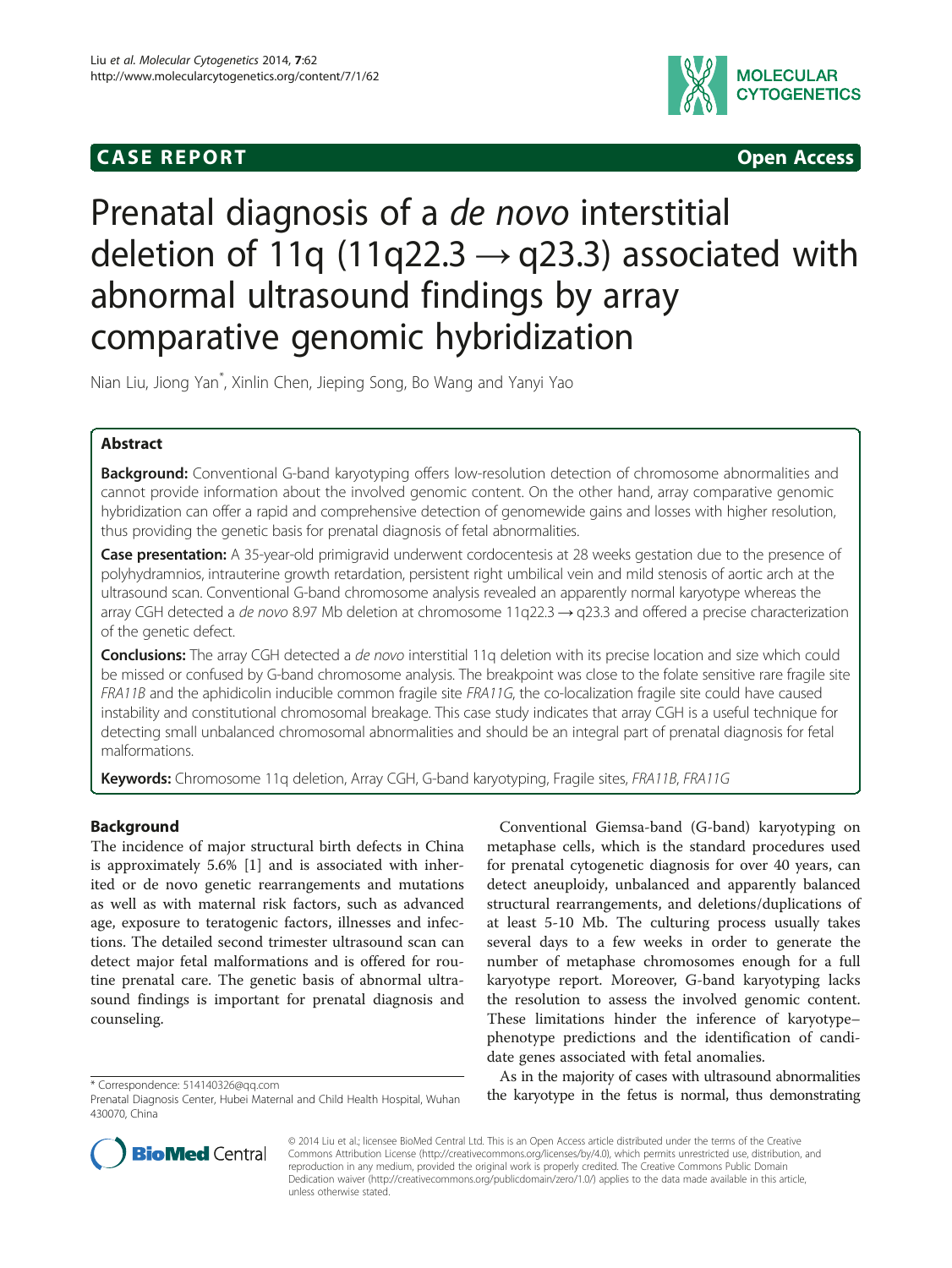the need for additional diagnostic techniques with higher diagnostic capacity [[2\]](#page-4-0). Array comparative genomic hybridization (array CGH) has been introduced in prenatal diagnosis to rapidly detect genomewide gains and losses with higher resolution [\[3](#page-4-0)]. It is a high throughput method which can detect copy number changes to a resolution of even as low as 1 Kb. Array CGH is rapidly replacing conventional G-band karyotyping in postnatal diagnosis of children with developmental, intellectual, and physical disabilities [\[4](#page-4-0)-[7](#page-4-0)], but its application in prenatal diagnosis is still limited. Several groups have demonstrated that by applying array CGH for prenatal diagnosis of fetal ultrasound abnormalities, there was an increased detection rate over G-band karyotyping or other molecular cytogenetic techniques [[8-11](#page-4-0)].

In this paper, we demonstrate the application of array CGH in prenatal diagnosis, which permits the rapid identification of a de novo interstitial deletion of 11q  $(11q22.3 \rightarrow q23.3)$  in a fetus with abnormal ultrasound findings.

## Case presentation

A 35-year-old primigravid was referred to our hospital at 18 weeks of gestation for genetic counseling. The parents were healthy and nonconsanguineous. There was no family history of congenital malformations or genetic disorders. The mother was tested negative for toxoplasma, CMV, herpes, and rubella. No drugs or infections were reported during the course of the pregnancy. After informed about the possible risk of a chromosomal abnormality in the presence of advanced maternal age, the couple decided to receive noninvasive chromosomal aneuploidy screening. We performed sequencing analysis of the cell free DNA extracted from the maternal peripheral blood, and the result turned out to be negative for trisomy 13, 18 and 21.

At 28 weeks of gestation the couple consulted our hospital again due to the presence of polyhydramnios, intrauterine growth retardation, persistent right umbilical vein and mild stenosis of aortic arch at the ultrasound scan. Interventional prenatal diagnosis was referred to the couple. A cordocentesis was carried out for prenatal diagnosis. Chromosome analysis was performed on cultured cord blood lymphocytes by Giemsa banding at approximately 350 band resolution. The cytogenetics revealed an apparently normal karyotype 46,XX (Figure [1](#page-2-0)) with the limited banding resolution. Array CGH using Agilent's 8 × 60 K commercial arrays (Agilent Technologies, Santa Clara, CA, USA) was performed on DNA extracted from uncultured cord blood and a 8.97 Mb deletion was detected at chromosome 11q22.3-11q23.3 or arr 11q22.3q23.3(107,686,511-116,660,613)x1 (Figure [2](#page-3-0)). The molecular karyotyping refer to the Human Genome February 2009 (versions GRCh37, hg19) assembly. The array CGH analysis of the parental blood did not reveal any deletion at chromosome 11q, no balanced chromosomal rearrangements or inversions were found by G-band karyotyping.

After genetic counseling, termination of pregnancy was performed at parent's request at 30 weeks of gestation. A female fetus was delivered with no apparent phenotypic abnormalities. Autopsy was rejected by the parents.

## Conclusion

The majority of chromosome 11 long arm deletions are at the terminal region, which is associated with a clinically well-described phenotype, called Jacobsen syndrome. Whereas the interstitial deletions of chromosome 11q are rarely observed, it may being resulted from a direct de novo deletion or familial inheritance [[12](#page-4-0)-[14\]](#page-5-0). To our knowledge, only 33 cases with interstitial 11q deletion have been reported in literature and previous reports of such cases have been associated with a wide variability of phenotypic findings. Most of these cases had not been analyzed with a molecular method, thus the phenotypegenotype correlation was not very clear.

Among the 33 cases previously described, only six were characterized with a molecular definition (Table [1](#page-4-0)). Danijela Krgovic reported a deletion of chromosome 11q22.3 in a 5-year-old girl with mild mental retardation, developmental and speech delay, facial dysmorphism, ptosis, hypertelorism, low-set dysplastic ears, prominent forehead and hypoplastic corpus callosum [[15](#page-5-0)]. Peining Li reported a deletion of chromosome  $11q14.1 \rightarrow q23.2$  involving the FZD4 gene in a patient with growth retardation, facial anomalies, exudative vitreoretinopathy (EVR), cleft palate, and minor digital anomalies [\[16\]](#page-5-0). Daniela Melis reported a deletion of chromosome  $11q13.5 \rightarrow q14.2$  in a 5-year-old boy with low frontal hairline, flat profile, round face, full cheeks, periorbital fullness, hypertelorism, broad nasal bridge, down-turned corners of the mouth and developmental delay [[17](#page-5-0)]. Rebecca L. Sparkes reported a maternally inherited  $11q14.3 \rightarrow q22.3$  deletion of a male fetus, the ultrasound scan revealed choroid plexus cysts, echogenic intracardiac foci, mild polyhydramnios, a relatively enlarged right atrium with abnormal cardiac axis, small cerebellum and left talipes equinovarus. The 38-year-old mother with a 17, 3 Mb deletion (from nt 89,492,818 to nt 106,832,040) and a 0.9 Mb duplication (from nt 88,258,744 to nt 89,103,489) in  $11q21 \rightarrow q23$  was of normal intellect and healthy only with a surgically repaired bilateral club foot and high myopia [[14](#page-5-0)]. Josephine Wincent reported a deletion of chromosome  $11q13.4 \rightarrow q14.3$  in a boy with microcephaly, ptosis and developmental delay [[18](#page-5-0)]. Renata Nacinovich followed up a boy with  $11q14.3 \rightarrow q22.3$  deletion from early infancy to adolescence, the proband was born with hypotonia and minor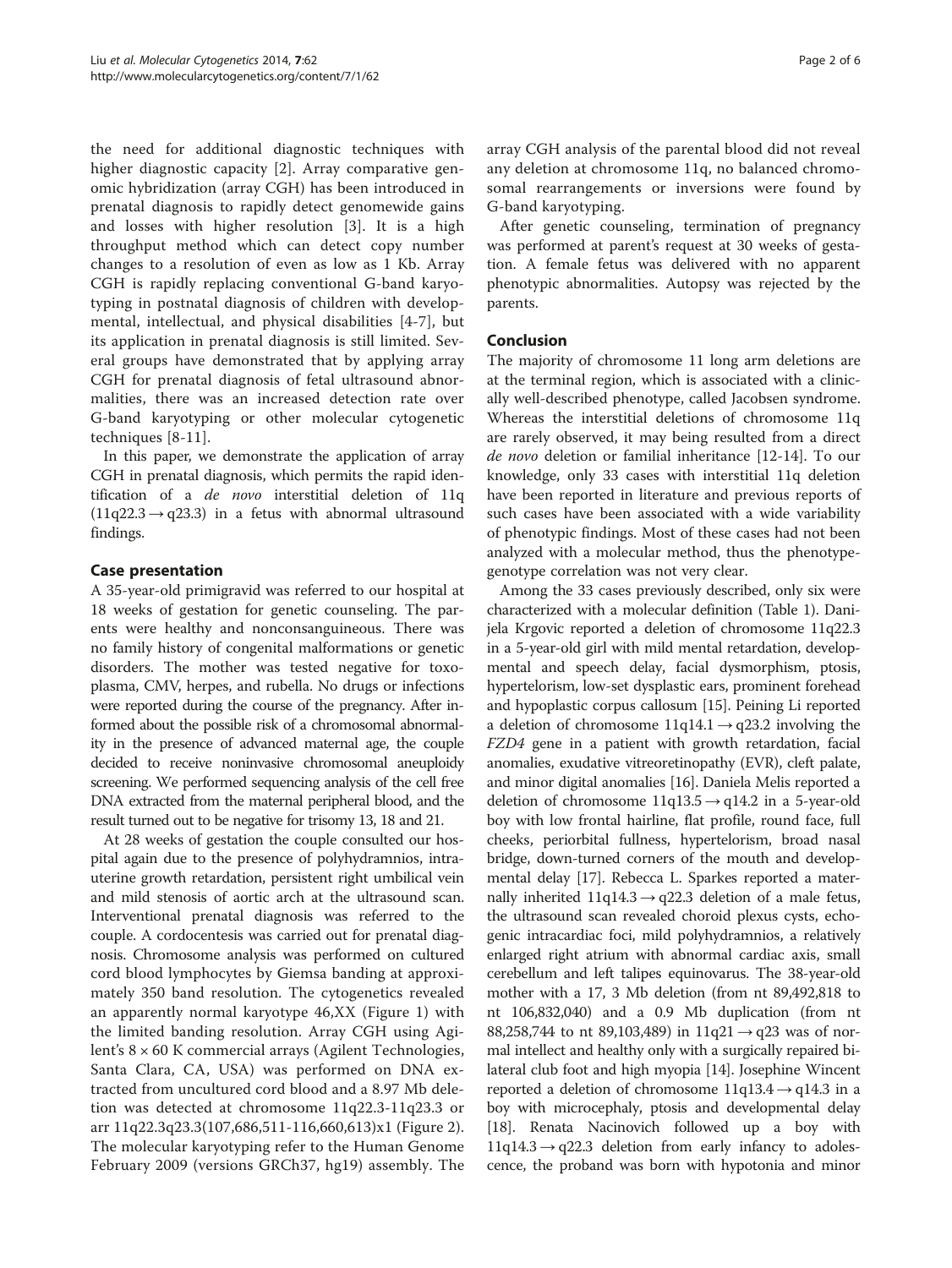<span id="page-2-0"></span>

dysmorphisms (submucous cleft palate), his height growth and cognitive development were at the lower limit during childhood [\[19\]](#page-5-0).

As we mentioned above, due to the heterogeneity in size and position of the deletions, it is not easy to define a distinctive genotype/phenotype of the interstitial 11q deletion. Most of the patients with an overlapping deletion of this region had mild to severe mental retardation and developmental delay, usually depending on the size and position of the deletion. However, because our case was diagnosed in uterus, it was not possible to investigate the mental and developmental delay. In the only prenatal diagnosed report, mild polyhydramnios and a suspected structural cardiac malformation was described [[14\]](#page-5-0), our case also shows the similar ultrasound results.

In the deleted region of this case, about 30 genes with already known or unknown functions are mapped [[http://www.ncbi.nlm.nih.gov/\]](http://www.ncbi.nlm.nih.gov/). In a proportion of patients with Jacobsen syndrome (terminal 11q deletions) the breakpoints cluster in chromosomal subband 11q23.3 [\[20](#page-5-0)-[22](#page-5-0)], a breakage-prone region which encompasses both the folate sensitive rare fragile site FRA11B and the aphidicolin inducible common fragile site FRA11G [[20](#page-5-0),[23](#page-5-0)-[25\]](#page-5-0). In our case, the deleted region maps at  $11q22.3 \rightarrow q23.3$ , the breakpoint is on the proximal side of FRA11G and FRA11B, indicating that the colocalization fragile site could have caused instability and constitutional chromosomal rearrangements in vivo [[23,26\]](#page-5-0). Aphidicolin inducible common fragile sites do not break at defined sequences but in breakage-prone regions up to 10 Mb where the break is most likely to appear [\[25,27,28\]](#page-5-0). The molecular basis of common fragile site fragility has not been fully clarified. Common fragile sites contain more areas of high DNA torsional flexibility with more highly AT-dinucleotide-rich islands than neighbouring non-fragile regions. The inconsistency in DNA replication progression between fragile and flanking non-fragile regions might contribute to occurrence of breaks at these fragile sites.

Folate sensitive fragile sites are caused by expansive mutations of the normally occurring CCG/CGG trinucleotide repeat sequences adjacent to a CpG island [[29,30\]](#page-5-0). In majority of normal individuals this CCG/CGG repeat is present in 8-80 copies [\[23](#page-5-0)]. The repeat can expand to 85– 100 copies as a premutation, without cytogenetic expression of the fragile site. During the premutation phase, the repeats become highly unstable when transmitted to the next generation. The offspring may then have a longer or a shorter extension of the repeat sequence than the parent [[31](#page-5-0)]. In individuals with cytogenetic expression of the FRA11B the repeat is expanded to several hundred copies. This expansion is unstable and dependent upon the length of the repeat tract: the longer the tract, the higher the instability and probability of further expansion. It is hypothesized that hypermethylation of the expanded CCG/CGG trinucleotide on chromosome 11 could delay DNA replication of this fragile site, resulting in a break and/or impaired DNA replication [\[32\]](#page-5-0).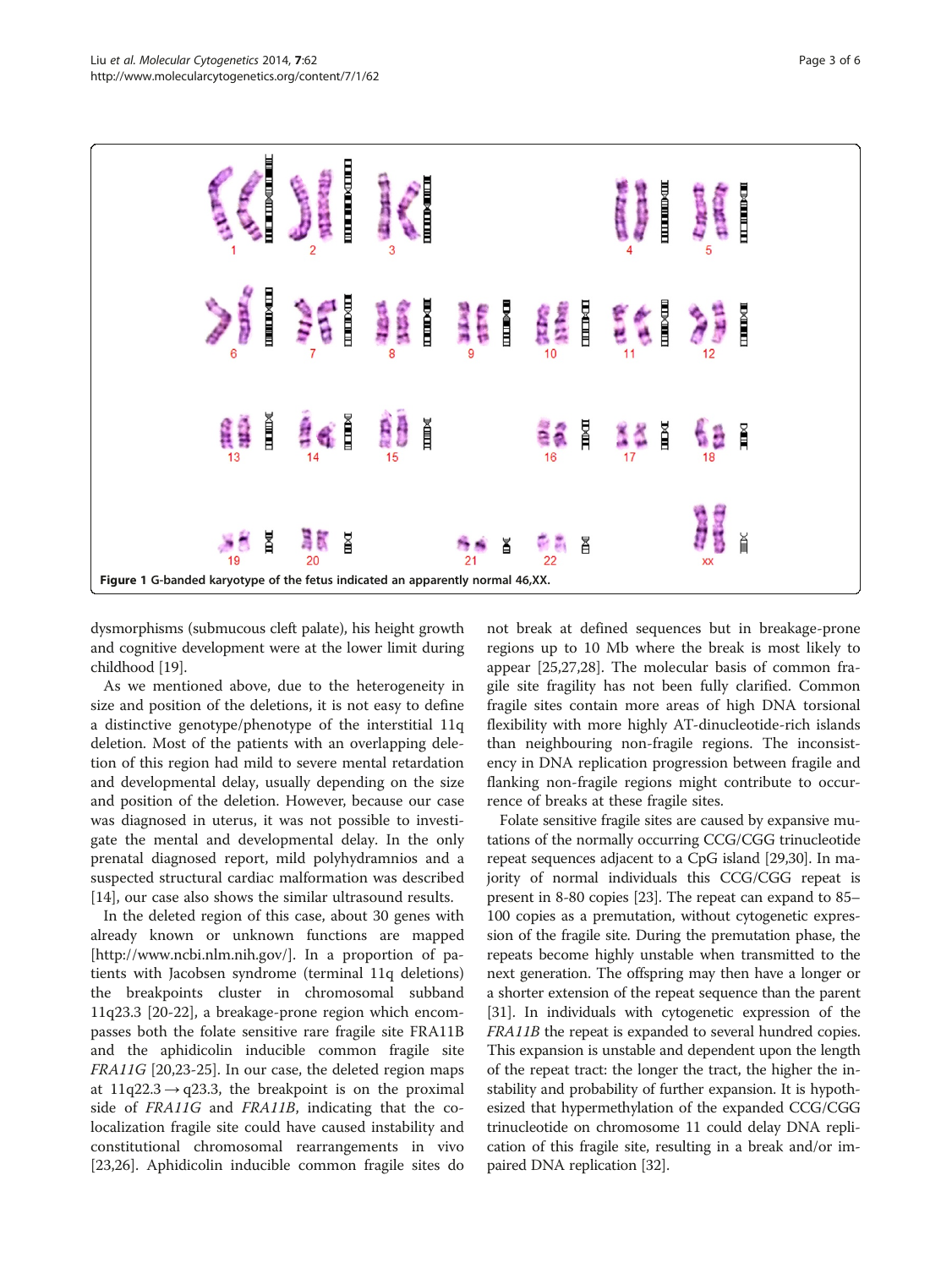<span id="page-3-0"></span>Liu et al. Molecular Cytogenetics 2014, 7:62 Page 4 of 6 http://www.molecularcytogenetics.org/content/7/1/62

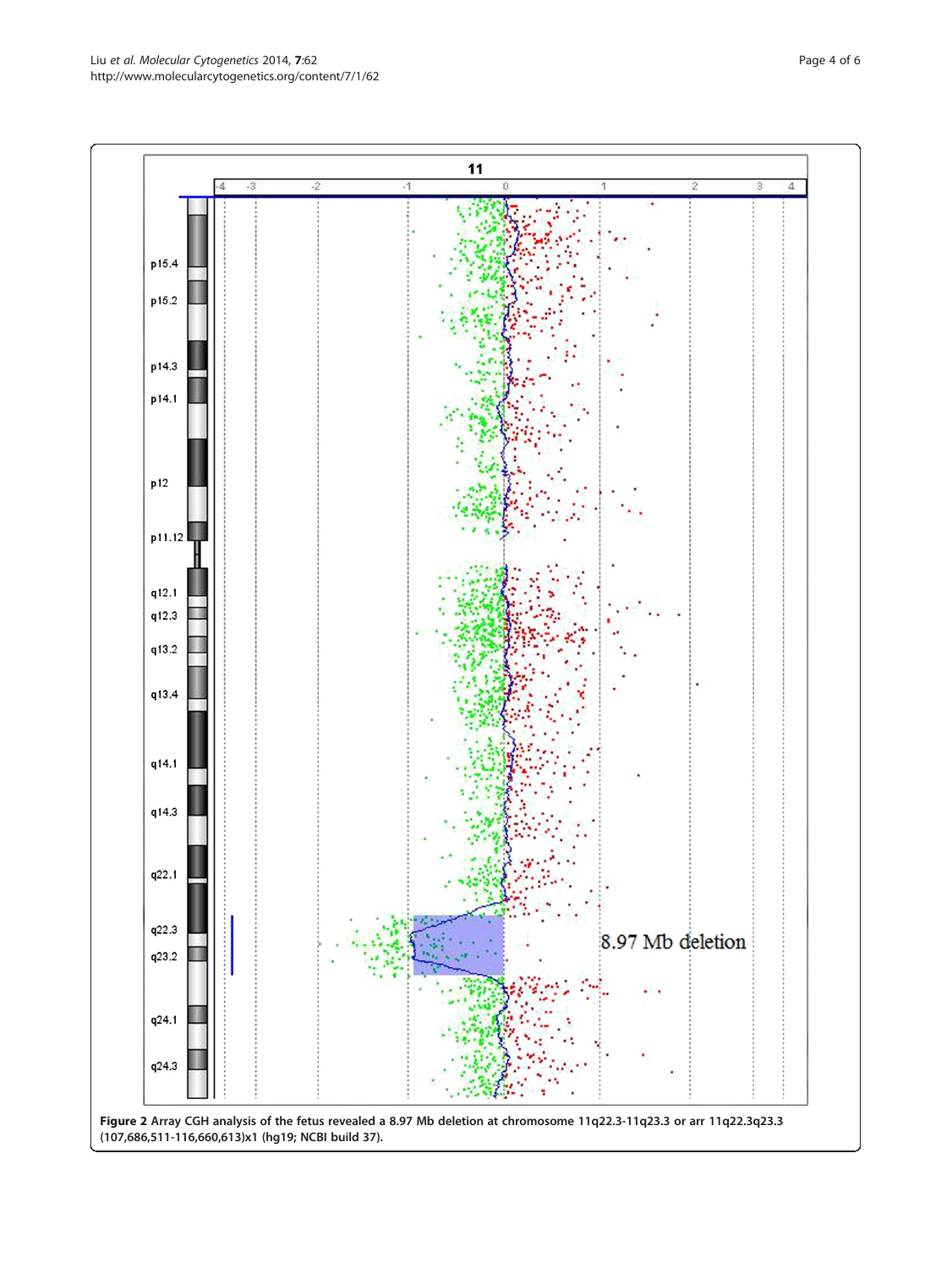|                             | Segment deleted Clinical manifestations                                                                                                                                                                           |
|-----------------------------|-------------------------------------------------------------------------------------------------------------------------------------------------------------------------------------------------------------------|
| 11q22.3                     | mild mental retardation, developmental and speech delay, facial dysmorphism, ptosis, hypertelorism, low-set dysplastic ears,<br>prominent forehead, hypoplastic corpus callosum                                   |
| $11q14.1 \rightarrow q23.2$ | growth retardation, facial anomalies, exudative vitreoretinopathy (EVR), cleft palate, minor digital anomalies                                                                                                    |
| $11q13.5 \rightarrow q14.2$ | low frontal hairline, flat profile, round face, full cheeks, periorbital fullness, hypertelorism, broad nasal bridge, down-turned corners<br>of the mouth, developmental delay                                    |
| $11q14.3 \rightarrow q22.3$ | choroid plexus cysts, echogenic intracardiac foci, mild polyhydramnios, a relatively enlarged right atrium with abnormal cardiac<br>axis, small cerebellum, left talipes equinovarus (Prenatal ultrasound result) |
| $11q13.4 \rightarrow q14.3$ | microcephaly, ptosis, developmental delay                                                                                                                                                                         |
| $11q14.3 \rightarrow q22.3$ | mild developmental delay, submucous cleft palate                                                                                                                                                                  |

<span id="page-4-0"></span>Table 1 Clinical manifestations related to interstitial 11q deletions (molecularly defined cases)

The chromosome band 11q23 is often involved in multiple tumor associated rearrangements. On the distal side of FRA11B lies the MLL gene. The MLL gene regulates the HOX gene expression by directly binding to the promoter sequences. Translocations involving the MLL gene have been found in acute myeloid leukemia (AML), acute lymphoblastic leukemia, or mixed linkage leukemia (MLL) [[33](#page-5-0)]. The region could be considered as a hotspot of various tumors and chromosomal recombination or breakage.

We report the prenatal diagnosis of a de novo interstitial deletion of 11q  $(11q22.3 \rightarrow q23.3)$  performed by array CGH in a fetus with polyhydramnios, intrauterine growth retardation, persistent right umbilical vein and minor cardiac abnormalities at 28 weeks of gestation. In this study, we used combinations of classic G-band karotyping, with array CGH methods to undertake a genome-wide screening for chromosome aberrations. The array CGH successfully detected the 8.9 Mb deletion with its precise location which could be missed or confused by G-band chromosome analysis. It provides valuable information for genetic counselors to achieve molecular diagnosis of prenatal anomalies and to make more accurate predictions about the clinical outcomes. The results indicate that array CGH is a useful technique for detecting small unbalanced chromosomal abnormalities and should be an integral part of prenatal diagnosis for fetal malformations.

#### Consent

Written informed consent was obtained from the parents of the proband for publication of this Case Report and any accompanying images. The consent form was approved by the ethical committee of Hubei Maternal and Child Health Hospital, China. A copy of the written consent is available for review by the editor of this journal.

#### Competing interests

The authors declare that they have no competing interests.

#### Authors' contributions

NL contributed to design the study, analyzed the result, collected the literature data and drafted the manuscript. JY contributed to design the study and revised the manuscript. XC carried out the ultrasound scan and collected the related data. JS participated in genetic counseling. BW carried out array CGH and the analysis of the results. YY carried out chromosome analysis. All authors read and approved the final manuscript.

#### Acknowledgements

We thank proband's family for the cooperation. We thank the lab technician Huai Guo, Shuqin Xu, Hui Zhang and Ji Huang for their valuable help.

#### Received: 15 June 2014 Accepted: 26 August 2014 Published online: 25 September 2014

#### References

- 1. The Ministry of Health: Report on birth defects prevention of China. 2012.<br>2. Lichtenbelt KD, Knoers NV, Schuring-Blom GH: From karyotyping to
- Lichtenbelt KD, Knoers NV, Schuring-Blom GH: From karyotyping to array-CGH in prenatal diagnosis. Cytogenet Genome Res 2011, 135(3–4):241–250.
- 3. ACOG Committee Opinion No. 446: array comparative genomic hybridization in prenatal diagnosis. Obstet Gynecol 2009, 114(5):1161–1163.
- 4. de Vries BB, Pfundt R, Leisink M, Koolen DA, Vissers LE, Janssen IM, Reijmersdal S, Nillesen WM, Huys EH, Leeuw N, Smeets D, Sistermans EA, Feuth T, van Ravenswaaij-Arts CM, van Kessel AG, Schoenmakers EF, Brunner HG, Veltman JA: Diagnostic genome profiling in mental retardation. Am J Hum Genet 2005, 77(4):606–616.
- 5. Xiang B, Li A, Valentin D, Nowak NJ, Zhao H, Li P: Analytical and clinical validity of whole-genome oligonucleotide array comparative genomic hybridization for pediatric patients with mental retardation and developmental delay. Am J Med Genet A 2008, 146a(15):1942–1954.
- 6. Shaffer LG, Bejjani BA, Torchia B, Kirkpatrick S, Coppinger J, Ballif BC: The identification of microdeletion syndromes and other chromosome abnormalities: cytogenetic methods of the past, new technologies for the future. Am J Med Genet C Semin Med Genet 2007, 145c(4):335-345.
- 7. Shaffer LG, Coppinger J, Alliman S, Torchia BA, Theisen A, Ballif BC, Bejjani BA: Comparison of microarray-based detection rates for cytogenetic abnormalities in prenatal and neonatal specimens. Prenat Diagn 2008, 28(9):789–795.
- 8. Shaffer LG, Rosenfeld JA, Dabell MP, Coppinger J, Bandholz AM, Ellison JW, Ravnan JB, Torchia BS, Ballif BC, Fisher AJ: Detection rates of clinically significant genomic alterations by microarray analysis for specific anomalies detected by ultrasound. Prenat Diagn 2012, 32(10):986–995.
- 9. Tyreman M, Abbott KM, Willatt LR, Nash R, Lees C, Whittaker J, Simonic I: High resolution array analysis: diagnosing pregnancies with abnormal ultrasound findings. J Med Genet 2009, 46(8):531–541.
- 10. Valduga M, Philippe C, Bach Segura P, Thiebaugeorges O, Miton A, Beri M, Bonnet C, Nemos C, Foliguet B, Jonveaux P: A retrospective study by oligonucleotide array-CGH analysis in 50 fetuses with multiple malformations. Prenat Diagn 2010, 30(4):333–341.
- 11. D'Amours G, Kibar Z, Mathonnet G, Fetni R, Tihy F, Desilets V, Nizard S, Michaud JL, Lemyre E: Whole-genome array CGH identifies pathogenic copy number variations in fetuses with major malformations and a normal karyotype. Clin Genet 2012, 81(2):128–141.
- 12. Goumy C, Gouas L, Tchirkov A, Roucaute T, Giollant M, Veronese L, Francannet C, Vago P: Familial deletion 11q14.3-q22.1 without apparent phenotypic consequences: a haplosufficient 8.5 Mb region. Am J Med Genet A 2008, 146a(20):2668–2672.